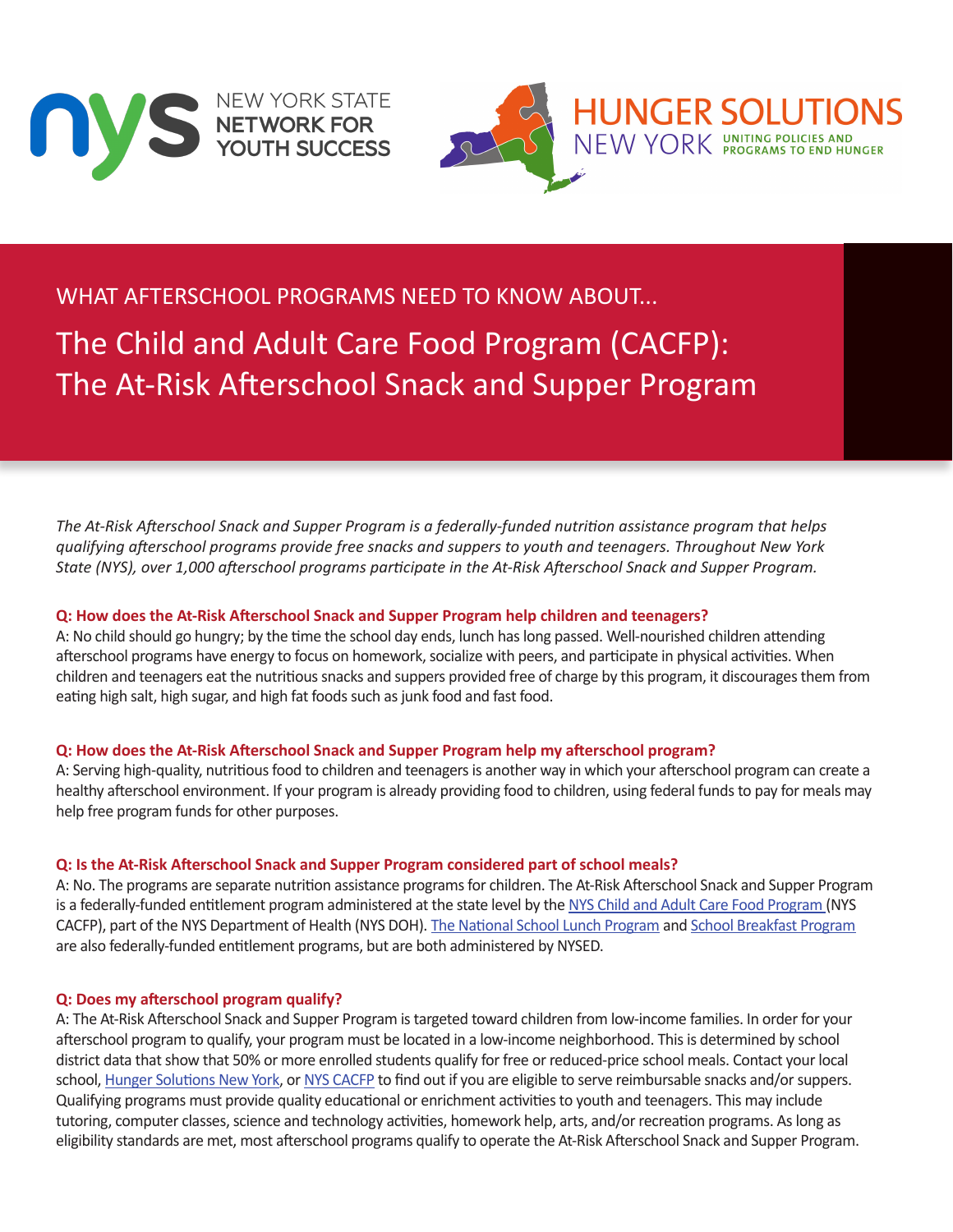



# **Q: When can my afterschool program serve snacks and/or suppers?**

A: Meals can be served on school days, weekends, holidays, and when school is out of session during the regular school year.

#### **Q: Can my afterschool program serve both snacks and suppers?**

A: Yes. However, NYS CACFP recommends between two and two and half hours between serving the snack and supper to the same child.

# **Q: How can my program sign-up for the At-Risk Afterschool Snack and Supper Program?**

A: Afterschool programs can apply throug[h NYS CACFP](http://www.health.ny.gov/prevention/nutrition/cacfp/)  to become a sponsor at any time of year. Contact their office at 1-800-942-3858 to determine if your afterschool program qualifies. Each afterschool program is then required to complete an application, as well as related paperwork, training, and approval processes.

#### **Upstate/Long Island:**

Qualified afterschool programs can apply for afterschool snack and supper reimbursement throug[h NYS CACFP.](http://www.health.ny.gov/prevention/nutrition/cacfp/)  However, qualified afterschool programs operated by a school may choose to instead submit snack claims only through NYSED. *This option is for school-run afterschool programs only and additional administrative considerations exist.* Please contact your school district's food service department for more information. Afterschool programs operated by a school still need to claim suppers through NYS CACFP.

#### **New York City:**

Qualified afterschool programs located outside a New York City public school must apply for afterschool snack and supper reimbursement throug[h NYS CACFP.](http://www.health.ny.gov/prevention/nutrition/cacfp/) However, *afterschool programs located inside a New York City public school (run by a school or a non-school entity) must apply through the* [NYC DOE Office of School Food.](http://www.opt-osfns.org/schoolfood/public1/default.aspx) Since the Office of School Food serves as the CACFP sponsor, afterschool programs must apply online through the Office of School Food.

# **Q: How much funding can my afterschool program receive?**

A: The United States Department of Agriculture (USDA) annually sets a fixed per-meal reimbursement for both snacks and suppers. As of July 1, 2016, the reimbursement is 86 cents for each snack and \$3.16 for each supper. For each meal served that meets program guidelines, sponsors receive the per-meal reimbursement from NYS CACFP. Reimbursement covers food costs, but may or may not cover related food service supplies, food service staff preparation time, or other administrative expenses related to the meal. Therefore, other funds may supplement the per-meal reimbursement. Reimbursement rates are available at the NYS DOH website:

[www.health.ny.gov/prevention/nutrition/cacfp/.](http://www.health.ny.gov/prevention/nutrition/cacfp/) 

# **Q: How and when will my program receive the meal funding?**

A: CACFP is a reimbursement-based program, not a grant. Once the required paperwork is completed and the program is approved to begin serving reimbursable meals, a designated afterschool program staff member submits a monthly reimbursement claim (either in hard copy or electronically) to NYS CACFP that records how many meals were served in the preceding month. Permeal funds are reimbursed to the sponsor directly in a few weeks.

# **Q: What kinds of food can we serve as snacks and/or suppers?**

A: In order to receive reimbursement, each snack and supper must meet the CACFP meal pattern. A supper must include milk, a bread or grain, meat or meat alternate and two servings of different fruits or vegetables for a total of five components. A snack must include two of the following: milk, meat or meat alternate, bread or grain, or vegetable or fruit. Meals can be hot and/or cold. Contact a Public Health Nutritionist at NYS CACFP for [menu planning ideas a](http://www.health.ny.gov/prevention/nutrition/resources/menuguides.htm)nd meal suggestions.